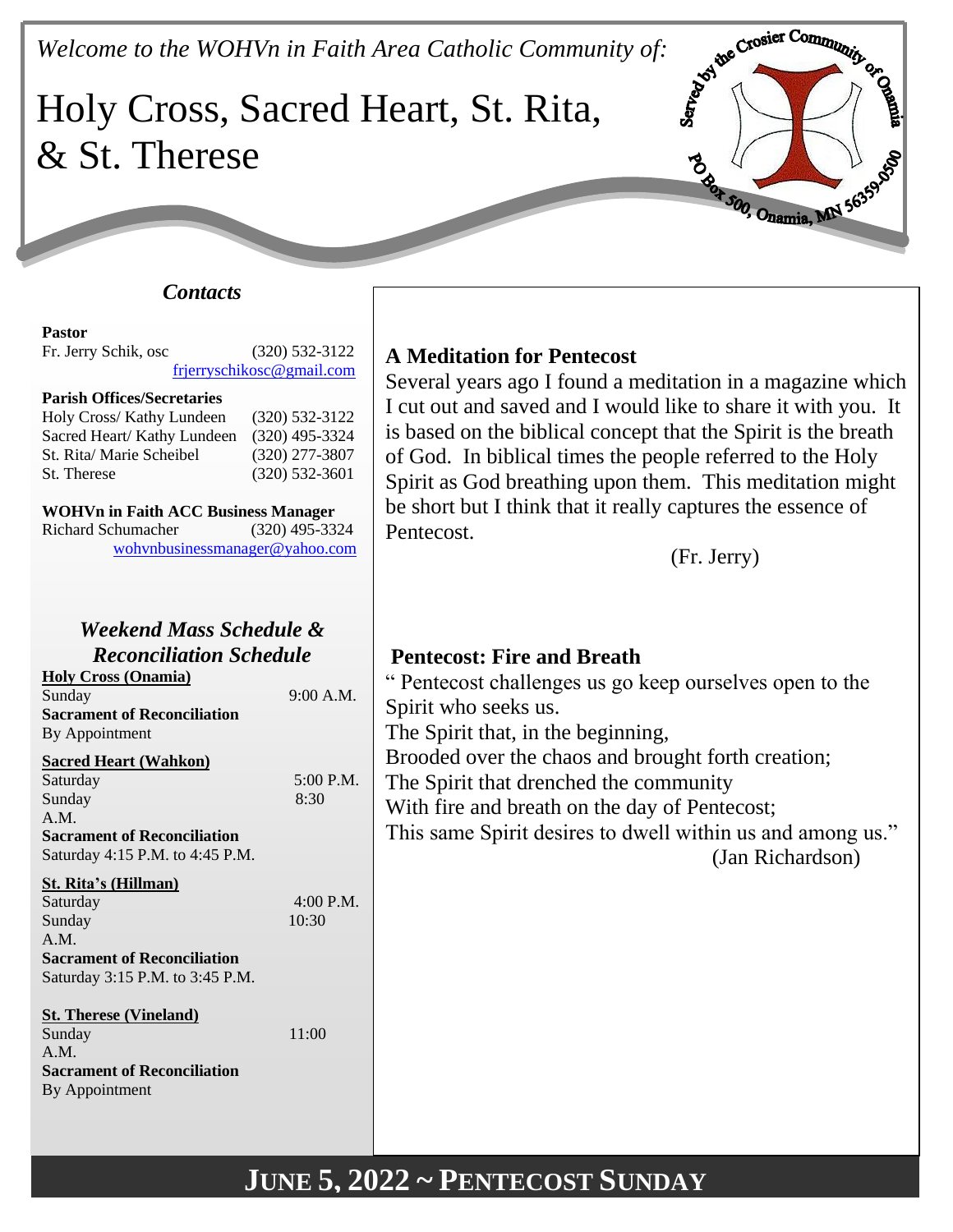## **HOLY CROSS CATHOLIC CHURCH**

### *Worship/Weekly Events*

**Saturday, June 4** NO Mass **Sunday, June 5 Pentecost Sunday** 9:00 A.M. Mass + Jerry Athman **Monday, June 6** 8:00A.M. Mass **Tuesday June 7** 8:00 A.M. Mass **Wednesday June 8** No Mass **Thursday June 9** 8:00 A.M. Mass **Friday June 10** 8:00 A.M. Mass **Saturday June 11** No Mass **Sunday June 12** 9:00 A.M. Mass The Most Holy Trinity

#### **Weekly Meetings: Tuesdays**

6:30 P.M. Rosary in the small Chapel, led by the Knights of Columbus. Everyone is welcome to join us!

#### **Monthly Meetings:**

**2 nd Tuesday** Knights of Columbus 7:30 P.M.

## *Finances*

#### *Finances* **Weekend of 05/22/22**

| <b>Adult Sunday</b>                 | \$<br>710.00 |
|-------------------------------------|--------------|
| <b>Loose Plate</b>                  | \$<br>236.00 |
| <b>WEEKLY TOTAL:</b>                | \$946.00     |
| <b>Other Collections:</b>           |              |
| Ascension                           | \$140.00     |
| <b>Cemetery Memorial Day Appeal</b> |              |
|                                     | 475.00       |
|                                     |              |

| Website-wohvn-in-<br>faith.orghconamia@gmail.com                                                                                           |                                                                                  | <b>Faith Formation</b> Contact Margaret Hitzemann.                             |
|--------------------------------------------------------------------------------------------------------------------------------------------|----------------------------------------------------------------------------------|--------------------------------------------------------------------------------|
| <b>BULLETIN DEADLINE: For Holy Cross</b><br>bulletin announcements-Wednesday.<br>Contact Kathy at 532-3122 or e-mail<br>hconamia@gmail.com | <b>Sunday</b><br><b>Lector</b>                                                   | June<br>Margaret Hitzemann<br>6/5 & 26                                         |
|                                                                                                                                            |                                                                                  | Kathy Martin $6/12 \& 19$                                                      |
|                                                                                                                                            | <b>Euch Min</b><br><i><b>Ushers</b></i><br><b>Greeter</b><br><b>Gift Bearers</b> | <b>TBA</b><br>2 Ushers Needed<br>Volunteers Needed<br><b>Volunteers</b> Needed |
|                                                                                                                                            | <b>Parish News</b>                                                               |                                                                                |

**Congratulations Mr. and Mrs. Manthie!** Congratulations to Jennifer Studniski and Cole Manthie who were married at Holy Cross Church on Saturday, May 28th. May God's blessing be on you as you begin your lives together!

**JUNE WEDDING ANNIVERSARIES -** Congratulations to all couples celebrating anniversaries during the month of June: Bob & Kathy Statz 6/9/73, Richard & Mary Ann Straka 6/2/56 and Bob & Gail Pete 6/12/76. **Note:** If you would like your anniversary remembered in the monthly announcement, please contact Kathy at the parish office.

**Congratulations to our graduating Seniors - Onamia Class of 2022!** Congratulations to Eric Dickson and Matthew Smart. We are wishing you the gift of faith, the blessing of hope and the peace of God's love as you begin a new chapter in your life's journey.

Let's get together! Join us for a snack, some coffee and lots of conversation in Holy Cross Center after mass today! Marty Barr has been taking care of the Coffee Sundays and would welcome some help. If you are able to bring a treat, please give Marty a call at 320-232-5991 and let him know you will be helping him out!

**Baby Bottle Campaign –** Life Choices Center Baby Bottle Campaign is coming to an end. Please return you baby bottle to the collection basket. Thank you for your generosity.

## *WOHVn in Faith Area Catholic Community News…*

#### **EUCHARISTIC REVIVAL - National Eucharistic Revival Diocesan Kickoff,**

Solemnity of the Most Holy Body and Blood of Christ (Corpus Christi) Join us for the diocesan kickoff of the National Eucharistic Revival. The day includes keynoter Fr. Derek Wiechmann, witness speakers, reflections, small group activities and refreshments. Eucharistic adoration and confessions will be available. The day concludes with 5PM Mass with the bishop, including a Corpus Christi procession. **The event is free and all are welcome.**

Taking place at **Cathedral of St. Mary** on **June 18th** @ 1:00PM – 6PM. Address: 25 – 8 th Ave. S. St. Cloud MN More info @<http://www.stcdio.org/eucharistic-revival> or (320) 251 - 2340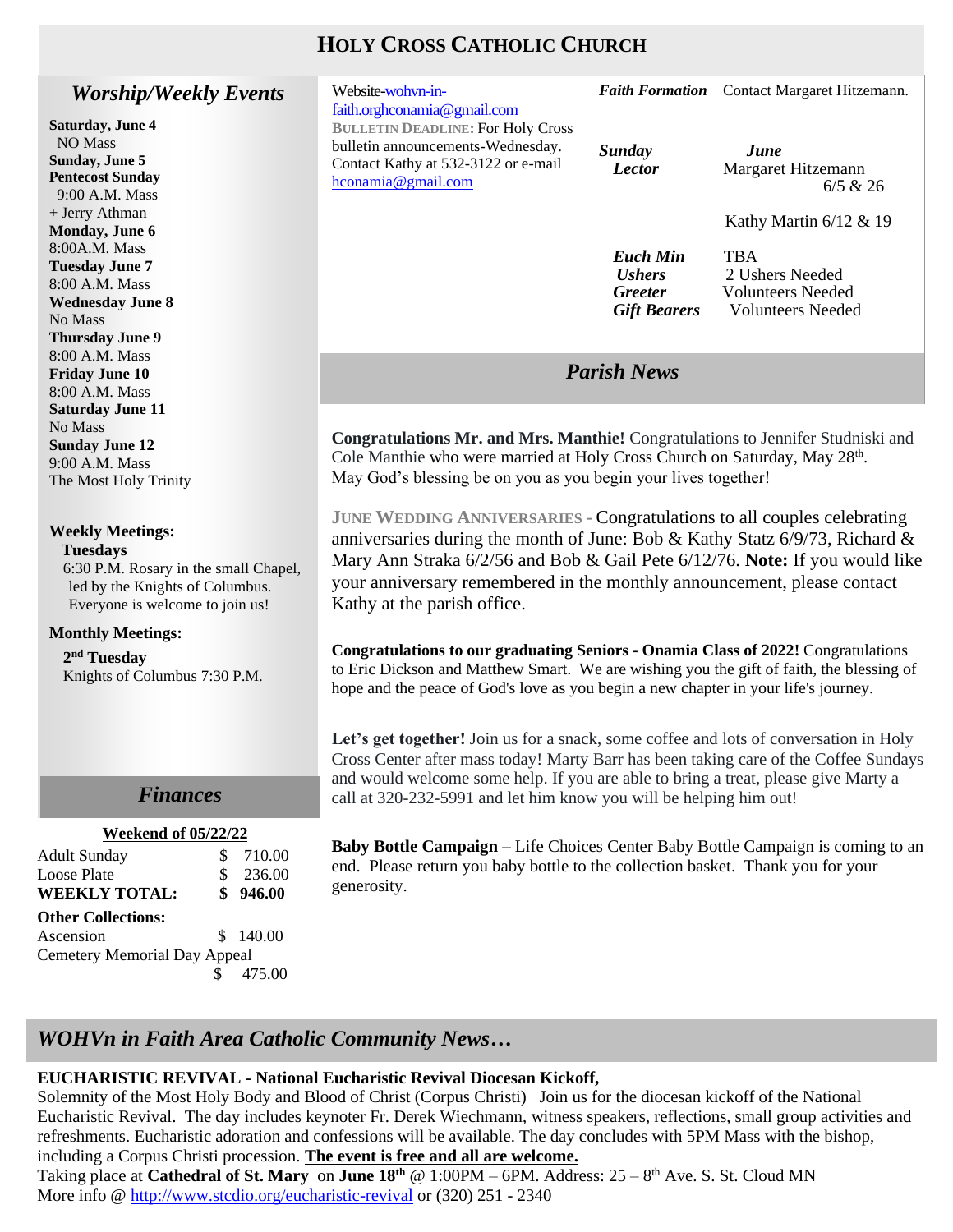## **SACRED HEART CATHOLIC CHURCH**

*Worship/Weekly Events* **Pentecost Sunday**

**Saturday, June 4** 5:00 P.M. Mass Jan Halpin (K. Martinson)

**Sunday, June 5** 8:30 A.M. Mass + James Neirenhausen

**Monday, June 6** 9:00-10:00 A.M. Exposition of the Blessed Sacrament

**Tuesday, June 7** 9:00 A.M. Mass

**The Most Holy Trinity Saturday, June 11** 5:00 P.M. Mass

**Sunday, June 12** 8:30 A.M. Mass Thanksgiving (J. Crawford)

**Readings for Sunday, June 12th:** Proverbs 8:22-31 Romans 5:1-5 & John 16:12-15

### *Finances*

#### **Weekend of May 29, 2022**

| <b>Adult Sunday</b>                         | \$790.00  |
|---------------------------------------------|-----------|
| Plate                                       | 1.626.00  |
| Children                                    |           |
| <b>WEEKLY TOTAL</b>                         | \$2416.00 |
| <b>UPCOMING EVENTS:</b>                     |           |
| $\epsilon$ (12.17 VDC $\epsilon$ to 0.20 nm |           |

- 6/13 -17 VBS 5 to 8:30pm
- $6/12 K$  of C meeting at 7pm
- 6/14 Ladies Society meeting

| <b>Office Hours</b>                                                                                                                                                                                                                                                 |                                                                                                                        |                                                                                                                                                     |
|---------------------------------------------------------------------------------------------------------------------------------------------------------------------------------------------------------------------------------------------------------------------|------------------------------------------------------------------------------------------------------------------------|-----------------------------------------------------------------------------------------------------------------------------------------------------|
| $Fridays -$                                                                                                                                                                                                                                                         | <b>Faith Formation</b> Contact Fr. Jerry.                                                                              |                                                                                                                                                     |
| schedulean ointment $225 \text{ E } 2^{\text{nd}}$<br>Street, PO Box 68<br>Wahkon, MN 56386<br>$(320)$ 495-3324<br>Website-wohyn-in-faith.org<br>Email - sacredheart56386@yahoo.com<br>Wednesday.<br><b>Prayer Line: Call Sharon Moenkhaus</b><br>at (763)744-8605. | <i>Saturday</i><br><b>Lector</b><br>Euch. Min<br><b>Usher</b><br>Sunday<br><b>Lector</b><br>Euch. Min.<br><b>Usher</b> | <i>June</i><br>Kendal Hursey<br>D. Cournoyer<br><b>Volunteers Needed</b><br><i>June</i><br>Mary Imhoff<br>Joan Crawford<br><b>Volunteers</b> Needed |
|                                                                                                                                                                                                                                                                     |                                                                                                                        |                                                                                                                                                     |

*Parish News*

*Welcome!* Welcome to Sacred Heart, new parishioner, Chuck Schmillen. Glad you joined our parish family!

**Congratulations to our graduating Senior of 2022!** Congratulations to Gabriella Lilledahl. We are wishing you the gift of faith, the blessing of hope and the peace of God's love as you begin a new chapter in your life's journey.

**Faith Formation: June**  $5^{th}$  **– Mass at 8:30 A.M., classes until 11:15 A.M. then** end of the year picnic with family, activities and fun prizes for the kids! Please contact Jen Honek at 320-232-5644 if you have any questions. \*\* Mark your calendar for VBS scheduled for June  $13<sup>th</sup>$  to  $17<sup>th</sup>$  from 5:00-8:15PM. See poster for more details!

**Ladies Society Rummage & Bake Sale –** The Ladies Society will be holding a Rummage & Bake Sale, Thursday June  $23<sup>rd</sup>$  and Friday June  $24<sup>th</sup>$  from 8:00 A.M. to 5:00 P.M. Donation drop-off will be *TUESDAY*, June 21<sup>st</sup> from 9:00 A.M. TO **12:00 P.M.** *DONATIONS ACCEPTED TUESDAY ONLY* during this time. NO LARGE FURNITURE, LARGE APPLIANCES OR ELECTRONICS. Any questions, please contact Marlene at 676-8680.

**LADIES SOCIETY ACADEMIC AWARDS**- This year Sacred Heart Ladies Society is offering two \$500 awards for members of Sacred Heart parish who are continuing their education. To qualify you must be starting classes at a college or vocational school in the Fall of 2022. Award applications may be picked up at the Ladies Society folder at Sacred Heart Church. Completed applications must be returned to the Ladies Society folder or emailed to **[sacredheart56386@yahoo.com](mailto:sacredheart56386@yahoo.com)** by August 1, 2022.

## *WOHVn in Faith Area Catholic Community News…*

*"Better Together"* – The parishes participating in **Life Choices Center Baby Bottle Campaign,** it's coming to an end, please drop off your baby bottle in the collection basket. Please return them by June 5<sup>th</sup>. Thank you for your generosity!

**Adult Faith Formation** – Bible study called **The Bible and the Sacraments** will NOT meet on Monday, May 30. See you next week. - However, Please join us for Adoration from 9-10 AM at Sacred Heart Church.

้<br>เt **Youth Faith Formation – Party with the Saints! Vacation Bible School 2022 – June 13th -17th, 2022,** 5pm-8:15pm. There will be games, escape rooms, music, dinner, skits-Let's Party with the saints as we deepen our Faith and explore the Bible! VBS is held at Sacred Heart Church, Wahkon. Register @<http://forms.gle/z3FmjtwCXopGXH8i8> or call Jen Honek (320) 232-5644. VOLUNTEERS are needed, Please consider helping with the Saint's party.